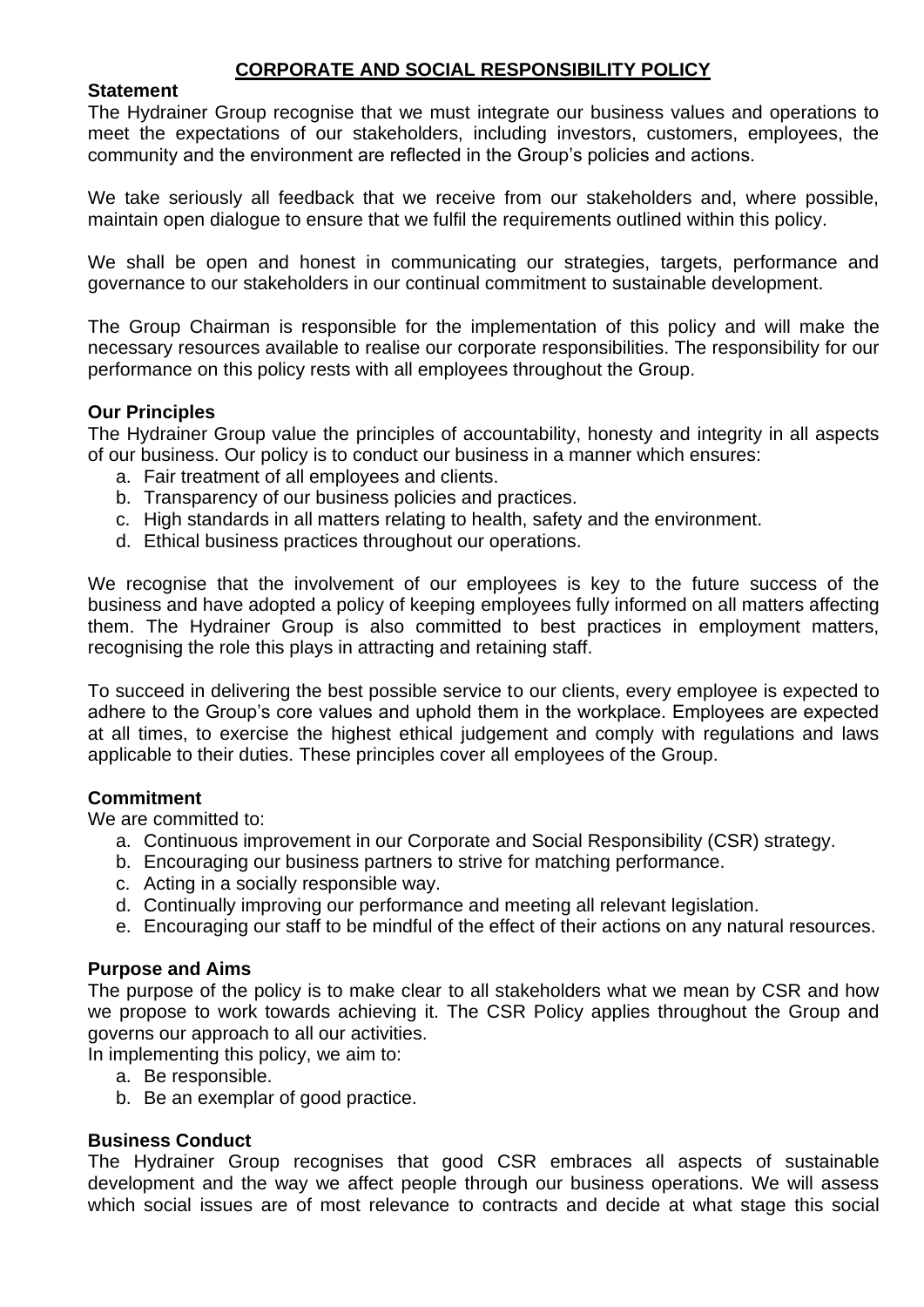policy could most effectively and legally be included. The Group shall operate in a way that safeguards against unfair business practices and believe that a responsible approach to developing relationships between companies and the communities they serve nationally and locally is a vital part of delivering business success. When carrying out our business, in consultation with our customers we will determine the environmental, economic and social issues.

### **Corporate Governance**

- a. The Hydrainer Group are committed to ensuring that our business is conducted in all respects according to ethical, professional and legal standards.
- b. All laws that regulate and apply will be complied with.
- c. All groups and individuals with whom we have a business relationship will be treated in a fair, open and respectful manner.
- d. Competition will be reasonable and based upon the quality, value and the products and services being supplied.
- e. Feedback on performance will be actively sought on all our activities to ensure best practice is observed at all times.
- f. We will allow customers to give feedback on our performance.
- g. An action plan will be developed to ensure continuous improvement is achieved.

## **Equal Opportunities**

The Hydrainer Group is committed to providing equal opportunities to all workers and job applicants. It aims to ensure that no job applicant shall receive less favourable treatment on the grounds of sex, marital status, sexual orientation, race, colour, religion or belief, nationality or ethnic or national origin. The Group will not treat an employee or job applicant less than favourably for a reason relating to their disability or part time or fixed term status unless this can be justified. The Group will also take all reasonably practicable steps to ensure that disabled applicants or workers are able to participate in its business activities on an equal basis with people who are not disabled.

All employees are responsible for complying with this policy and for ensuring that the standards of behaviour required by the Group are observed by:

- a. Treating others on their merits and disassociating themselves from any form of direct or indirect discrimination, victimisation or harassment.
- b. Bringing to the attention of their immediate supervisor any suspected working practise in breach of this policy and
- c. Working together to provide a harmonious working environment free from discrimination, harassment and bullying.

The Group regards direct or indirect discrimination, victimisation or harassment as a serious matter. Employees who fail to comply with this policy will be subject to the Group's Disciplinary Procedures as detailed in the Employees Handbook. All breaches of this policy will be regarded as serious disciplinary matters and will, if there has been victimisation, intentional discrimination or deliberate harassment be regarded as potential gross misconduct leading to summary dismissal.

The Group recognises that misunderstandings can arise where people of different sex, interest and cultures work together. Any employee who believes that he or she is being treated in a way that is contrary to this policy should raise the issue with their direct supervisor.

# **Discrimination, sexual harassment and other forms of harassment and/or bullying**

All staff are entitled to work in an environment which respects their personal dignity and which is free from harassment, bullying or any other type of intimidation. Harassment whether on the grounds of sex, race, colour, nationality or ethnic origin, religion or belief, or age, disability,